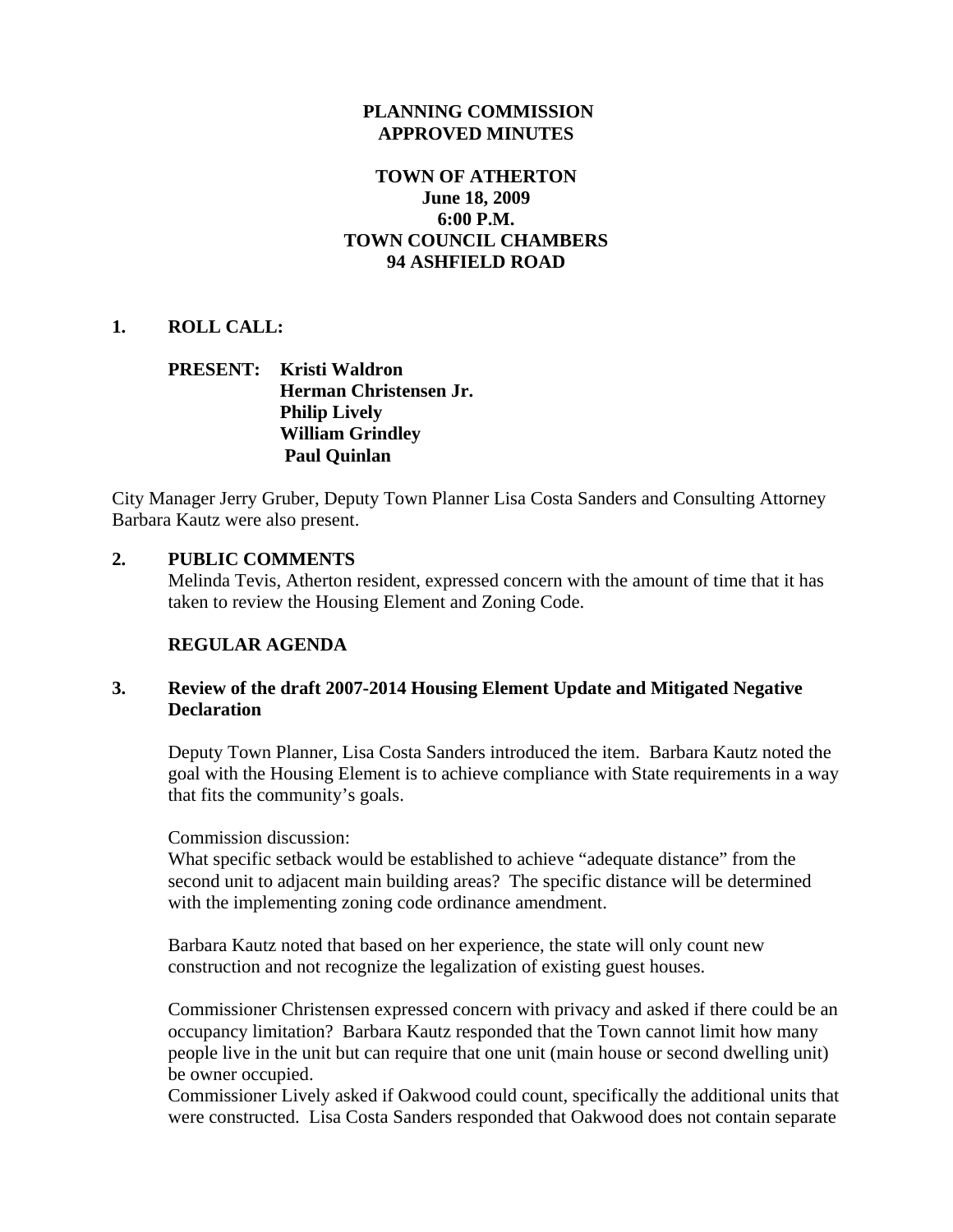June 18, 2009, Approved Special Planning Commission Minutes Page 2

> living units as defined by the state. Each unit would need a bedroom, bathroom and kitchen.

It was noted that the Negative Declaration should be updated to include "adequate distance from adjacent main building areas".

Commissioners also requested changing the wording of policy 3.761.

#### PUBLIC COMMENT

Janet Simmons, Wilburn, stated that Atherton is unique and would hate to see it densely populated. She expressed concern with the number of second units. She also asked if the Town could share the affordable housing expense with other towns.

Carol Smith, Oak Grove, submitted a letter challenging the Mitigated Negative Declaration. Ms. Smith stated that she feels the proposed Housing Element would require a full Environmental Impact Report and that the Town should instead implement the least impactful solution. She stated that the notice of intent should be rejected as it does not accurately describe the project. She stated that the Town should use a conservative stepped approach. She suggested allowing multiple kitchens with aggressive outreach as well as allows second units in the main building area with more outreach. She stated that intensity of use was not considered in the initial study.

Commissioner Grindley asked Ms. Smith to expand on her solution for meeting the housing production requirement. Carol Smith responded that the Town currently allows only one kitchen per residence. If the Town were to allow multiple kitchens, the Town could count that as an additional unit and people could rent them out. The Town could also consider an amnesty program for existing second kitchens so those could also count as rentable second units. The Town could then have a stepped approach if the State comes back during the next cycle.

Commissioner Christensen asked how other cities have approved Housing Elements without CEQA review. Carol Smith stated that when she spoke with a CEQA litigator, it was indicated that a negative declaration is a common approach. She also stated that property owners have the right to build in the main building area and that the main issue with the new approach is increased density of population.

Chair Waldron asked why an EIR would be needed for new second units outside of the buildable area but not for new second units within the main building area. Carol Smith referenced the advice she obtained from a CEQA attorney.

Jean Schaft, Stockbridge, stated that the Town needs to keep Atherton green and take our time with this issue. She noted her agreement with comments made by Carol Smith with a stepped plan, keeping in mind the future.

John Ruggeiro, Stockbridge, stated that the house next door to him is rented and they have loud parties. He expressed his agreement with the other speakers.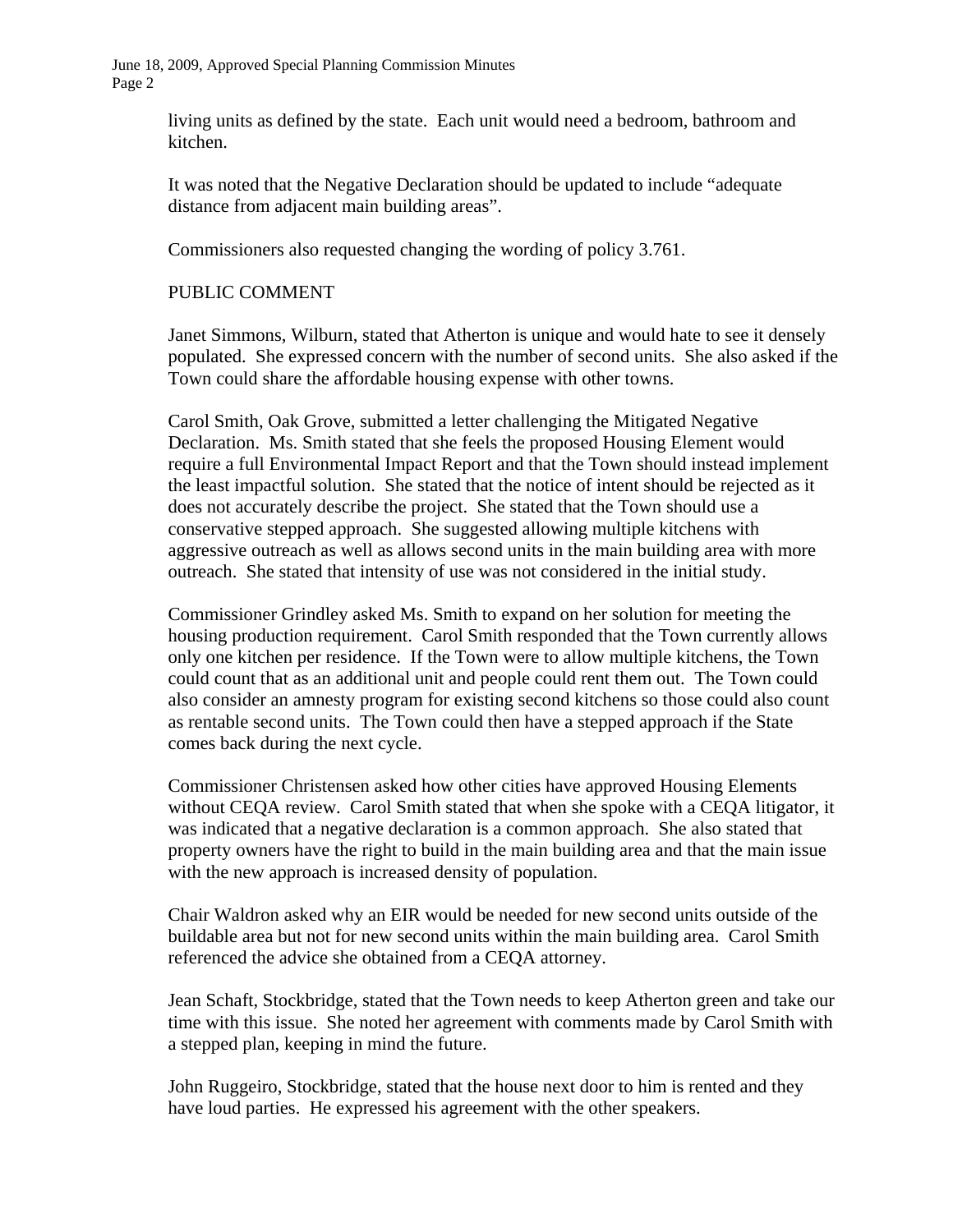## CLOSE PUBLIC COMMENT

Commissioner Quinlan asked what needs to be done to comply with the state law. He would also like to see more detail on how the separation between second units and main building area would be addressed.

Commissioner Lively suggested reducing the projected number of guest houses and rely more on internal living quarters.

Barbara Kautz noted that HCD will not give credit for an amnesty program.

Commissioner Grindley agreed with comments made by Commissioner Lively.

Commissioner Christensen agreed that the Town should look at increasing the number of internal living units.

Commissioner Lively suggested the following strategy; changing the size limitation for second units and do more outreach to increase production; increase the number of internal living units; and eliminate the use of guest houses as a strategy. He also suggested using the following number of new units; Menlo School & College: 90; conventional houses: 5; second units: 10; new guest houses within the main buildable area: 20; internal living quarters: 25.

Commissioner Quinlan stated that he does not agree with the strategy as proposed. Commissioner Waldron also expressed concern with the strategy as proposed.

**MOTION to request that staff revise the draft Housing Element and bring back to the Planning Commission for review with the following policies; allow second dwelling units in the main building area up to 1,200 square feet in area and allow second kitchens in the main residence.** 

**M/S Christensen/Grindley Ayes: 3 Noes: 2 (Quinlan, Waldron)** 

## **3. Hear the Report from the Special Events Sub-Committee**

Commissioner Lively reported on the progress of the special events subcommittee, noted that they have met with representatives of the school, representatives of the sports organizations and neighbors. He suggested the Commission consider an end time of sunset for outdoor events. He stated that the weekends are an issue and that they may recommend extending Saturday hours but keep Sunday hours the same.

Commissioner Christensen asked what the current hours are for Sunday. Commissioner Lively responded that Sundays are limited to 10:00am until 5:00 pm.